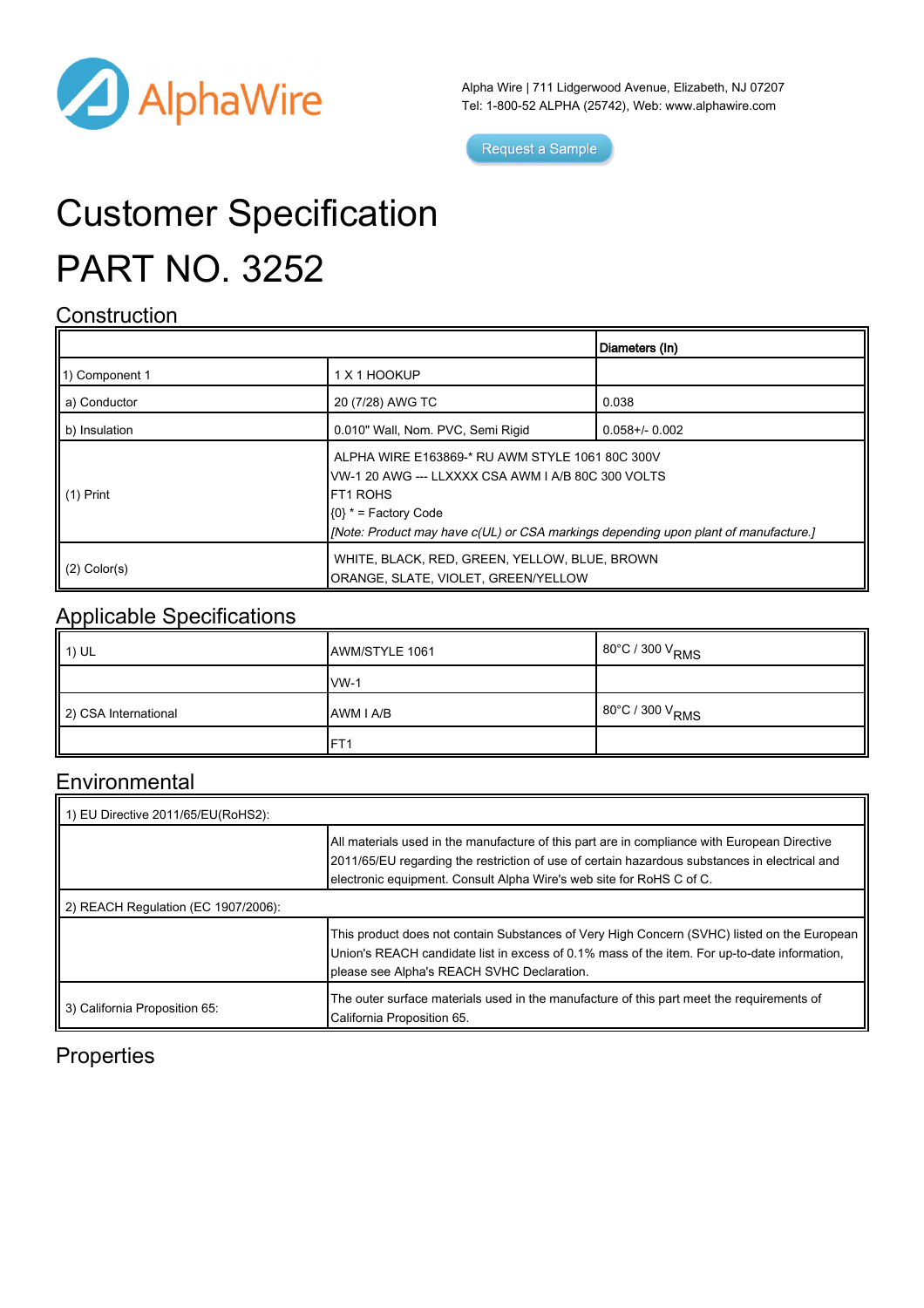| Physical & Mechanical Properties |                                 |  |
|----------------------------------|---------------------------------|--|
| 1) Temperature Range             | $-10$ to $80^{\circ}$ C         |  |
| 2) Bend Radius                   | 10X Cable Diameter              |  |
| 3) Pull Tension                  | 8.7 Lbs, Maximum                |  |
| <b>Electrical Properties</b>     | (For Engineering purposes only) |  |
| 1) Voltage Rating                | $1300 V_{RMS}$                  |  |
| 2) Inductance                    | 0.04 µH/ft, Nominal             |  |
| 3) Conductor DCR                 | 10.1 Ω/1000ft @20°C, Nominal    |  |

#### **Other**

| Packaging  | Flange x Traverse x Barrel (inches)         |
|------------|---------------------------------------------|
| a) 1000 FT | $6.5 \times 2 \times 1.9$ Continuous length |
| b) 100 FT  | 2.75 x 2 x 1.125 Continuous length          |
|            | [Spool dimensions may vary slightly]        |
| Motes:     |                                             |

 $\parallel$ a) Certain colors and put-up combinations may only be available by special order, minimums may apply.

[www.alphawire.com](http://www.alphawire.com)

Alpha Wire | 711 Lidgerwood Avenue, Elizabeth, NJ 07207 Tel: 1-800-52 ALPHA (25742)

Although Alpha Wire ("Alpha") makes every reasonable effort to ensure their accuracy at the time of publication, information and specifications described herein are subject to errors or omissions and to changes without notice, and the listing of such information and specifications does not ensure product availability.

Alpha provides the information and specifications herein on an "AS IS" basis, with no representations or warranties, whether express, statutory or implied. In no event will Alpha be liable for any damages (including consequential, indirect, incidental, special, punitive, or exemplary) whatsoever, even if Alpha had been advised of the possibility of such damages, whether in an action under contract, negligence or any other theory, arising out of or in connection with the use, or inability to use, the information or specifications described herein.

#### ALPHA WIRE - CONFIDENTIAL AND PROPRIETARY

Notice to persons receiving this document and/or technical information. This document is confidential and is the exclusive property of ALPHA WIRE, and is merely on loan and subject to recall by ALPHA WIRE at any time. By taking possession of this document, the recipient acknowledges and agrees that this document cannot be used in any manner adverse to the interests of ALPHA WIRE, and that no portion of this document may be copied or otherwise reproduced without the prior written consent of ALPHA WIRE. In the case of conflicting contractual provisions, this notice shall govern the status of this document. ©2013 ALPHA WIRE - all rights reserved.